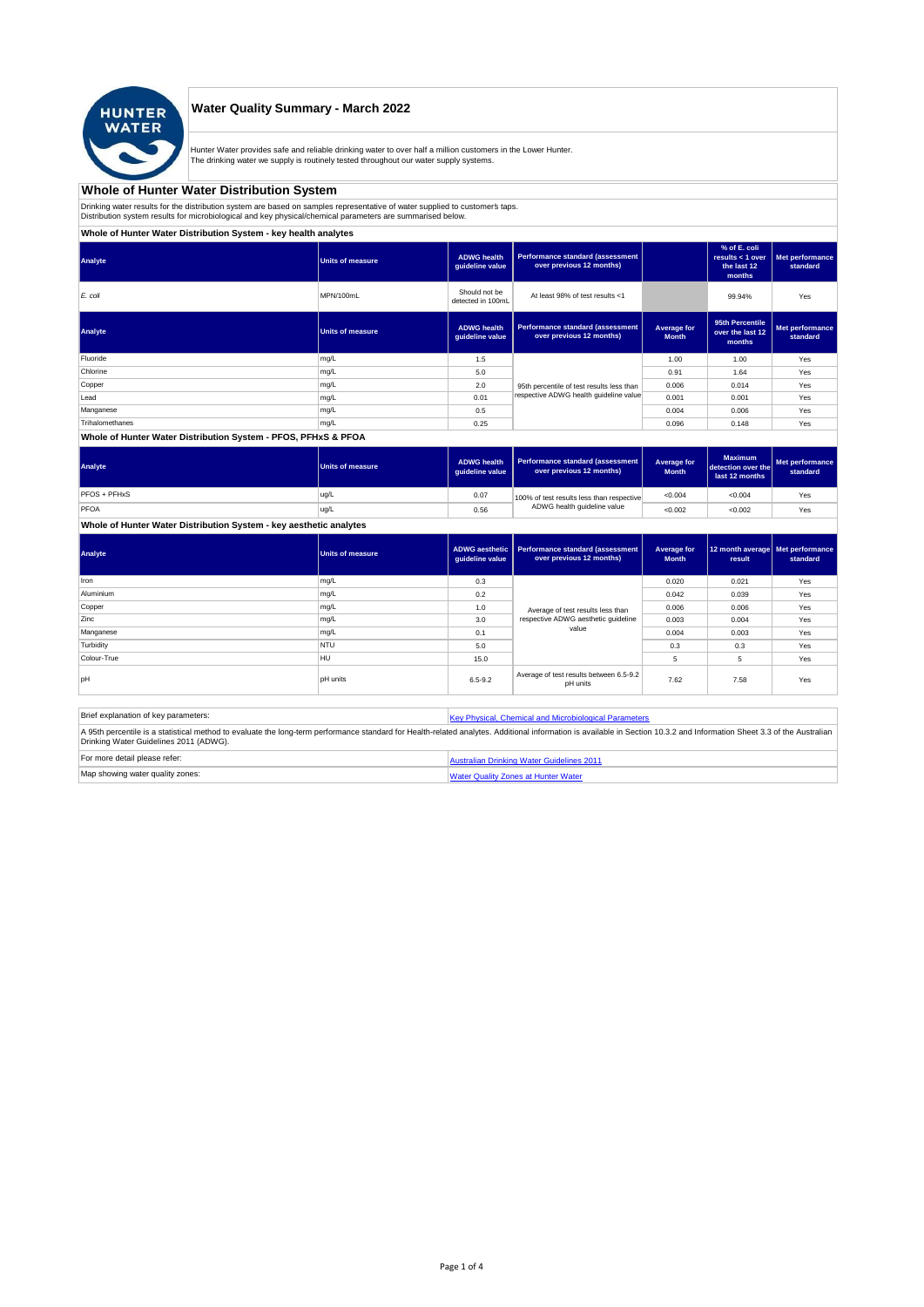# **Water Quality Zones**

| Anna Bay and Nelson Bay Zone - key health analytes |                  |                                       |                                                                     |                             |                                                           |                             |
|----------------------------------------------------|------------------|---------------------------------------|---------------------------------------------------------------------|-----------------------------|-----------------------------------------------------------|-----------------------------|
| Analyte                                            | Units of measure | <b>ADWG health</b><br>guideline value | <b>Performance standard (assessment</b><br>over previous 12 months) |                             | % of E. coli<br>results < 1 over<br>the last 12<br>months | Met performance<br>standard |
| E. coli                                            | MPN/100mL        | Should not be<br>detected in 100mL    | At least 98% of test results <1                                     |                             | 100.00%                                                   | Yes                         |
| Analyte                                            | Units of measure | <b>ADWG health</b><br>guideline value | <b>Performance standard (assessment</b><br>over previous 12 months) | Average for<br><b>Month</b> | 95th Percentile<br>over the last 12<br>months             | Met performance<br>standard |
| Fluoride                                           | mg/L             | 1.5                                   |                                                                     | 0.99                        | 1.00                                                      | Yes                         |
| Chlorine                                           | mg/L             | 5.0                                   |                                                                     | 0.91                        | 2.13                                                      | Yes                         |
| Copper                                             | mg/L             | 2.0                                   | 95th percentile of test results less than                           | 0.007                       | 0.011                                                     | Yes                         |
| Lead                                               | mg/L             | 0.01                                  | respective ADWG health guideline value                              | 0.000                       | 0.000                                                     | Yes                         |
| Manganese                                          | mg/L             | 0.5                                   |                                                                     | 0.003                       | 0.005                                                     | Yes                         |
| Trihalomethanes                                    | mg/L             | 0.25                                  |                                                                     | 0.075                       | 0.103                                                     | Yes                         |

**Anna Bay and Nelson Bay Zone - PFOS, PFHxS & PFOA**

| Analyte      | Units of measure | <b>ADWG health</b><br>quideline value | Performance standard (assessment<br>over previous 12 months) | <b>Average for</b><br><b>Month</b> | <b>Maximum</b><br>detection over the<br>last 12 months | Met performance<br>standard |
|--------------|------------------|---------------------------------------|--------------------------------------------------------------|------------------------------------|--------------------------------------------------------|-----------------------------|
| PFOS + PFHxS | ug/L             | 0.07                                  | 100% of test results less than respective                    | < 0.004                            | < 0.004                                                | Yes                         |
| PFOA         | ug/L             | 0.56                                  | ADWG health guideline value                                  | < 0.002                            | < 0.002                                                | Yes                         |

**Anna Bay and Nelson Bay Zone - key aesthetic analytes**

| Analyte     | Units of measure | ADWG aesthetic  <br>guideline value | Performance standard (assessment<br>over previous 12 months) | Average for<br><b>Month</b> | 12 month average   Met performance<br>result | standard |
|-------------|------------------|-------------------------------------|--------------------------------------------------------------|-----------------------------|----------------------------------------------|----------|
| Iron        | mg/L             | 0.3                                 |                                                              | 0.027                       | 0.023                                        | Yes      |
| Aluminium   | mg/L             | 0.2                                 |                                                              | 0.047                       | 0.038                                        | Yes      |
| Copper      | mg/L             | 1.0                                 | Average of test results less than                            | 0.007                       | 0.007                                        | Yes      |
| Zinc        | mg/L             | 3.0                                 | respective ADWG aesthetic quideline                          | 0.003                       | 0.004                                        | Yes      |
| Manganese   | mg/L             | 0.1                                 | value                                                        | 0.003                       | 0.003                                        | Yes      |
| Turbidity   | <b>NTU</b>       | 5.0                                 |                                                              | 0.2                         | 0.2                                          | Yes      |
| Colour-True | HU               | 15.0                                |                                                              |                             | 5                                            | Yes      |
| pH          | <b>pH</b> units  | $6.5 - 9.2$                         | Average of test results between 6.5-9.2<br>pH units          | 7.54                        | 7.46                                         | Yes      |

**Chichester Zone - key health analytes**

| Analyte         | <b>Units of measure</b> | <b>ADWG health</b><br>guideline value | Performance standard (assessment<br>over previous 12 months) |                             | % of E. coli<br>results < 1 over<br>the last 12<br>months | Met performance<br>standard |
|-----------------|-------------------------|---------------------------------------|--------------------------------------------------------------|-----------------------------|-----------------------------------------------------------|-----------------------------|
| E. coli         | MPN/100mL               | Should not be<br>detected in 100mL    | At least 98% of test results <1                              |                             | 100.00%                                                   | Yes                         |
| Analyte         | Units of measure        | <b>ADWG health</b><br>guideline value | Performance standard (assessment<br>over previous 12 months) | Average for<br><b>Month</b> | 95th Percentile<br>over the last 12<br>months             | Met performance<br>standard |
| Fluoride        | mg/L                    | 1.5                                   |                                                              | 1.00                        | 1.00                                                      | Yes                         |
| Chlorine        | mg/L                    | 5.0                                   |                                                              | 0.89                        | 1.48                                                      | Yes                         |
| Copper          | mg/L                    | 2.0                                   | 95th percentile of test results less than                    | 0.004                       | 0.010                                                     | Yes                         |
| Lead            | mg/L                    | 0.01                                  | respective ADWG health quideline value                       | 0.000                       | 0.001                                                     | Yes                         |
| Manganese       | mg/L                    | 0.5                                   |                                                              | 0.003                       | 0.005                                                     | Yes                         |
| Trihalomethanes | mg/L                    | 0.25                                  |                                                              | 0.072                       | 0.094                                                     | Yes                         |

**Chichester Zone - PFOS, PFHxS & PFOA**

| Analyte      | Units of measure | <b>ADWG health</b><br>quideline value | Performance standard (assessment<br>over previous 12 months) | Average for<br><b>Month</b> | <b>Maximum</b><br>detection over the<br>last 12 months | Met performance<br>standard |
|--------------|------------------|---------------------------------------|--------------------------------------------------------------|-----------------------------|--------------------------------------------------------|-----------------------------|
| PFOS + PFHxS | ug/L             | 0.07                                  | 100% of test results less than respective                    | < 0.004                     | < 0.004                                                | Yes                         |
| PFOA         | ug/L             | 0.56                                  | ADWG health guideline value                                  | < 0.002                     | < 0.002                                                | Yes                         |

**Chichester Zone - key aesthetic analytes**

| Analyte     | <b>Units of measure</b> | ADWG aesthetic<br>guideline value | Performance standard (assessment<br>over previous 12 months) | Average for<br><b>Month</b> | 12 month average Met performance<br>result | standard |
|-------------|-------------------------|-----------------------------------|--------------------------------------------------------------|-----------------------------|--------------------------------------------|----------|
| Iron        | mg/L                    | 0.3                               |                                                              | 0.014                       | 0.019                                      | Yes      |
| Aluminium   | mg/L                    | 0.2                               |                                                              | 0.035                       | 0.039                                      | Yes      |
| Copper      | mg/L                    | 1.0                               | Average of test results less than                            | 0.004                       | 0.006                                      | Yes      |
| Zinc        | mg/L                    | 3.0                               | respective ADWG aesthetic quideline                          | 0.001                       | 0.002                                      | Yes      |
| Manganese   | mg/L                    | 0.1                               | value                                                        | 0.003                       | 0.002                                      | Yes      |
| Turbidity   | <b>NTU</b>              | 5.0                               |                                                              | 0.2                         | 0.3                                        | Yes      |
| Colour-True | <b>HU</b>               | 15.0                              |                                                              | 5                           | 5                                          | Yes      |
| pH          | <b>pH</b> units         | $6.5 - 9.2$                       | Average of test results between 6.5-9.2<br>pH units          | 7.69                        | 7.67                                       | Yes      |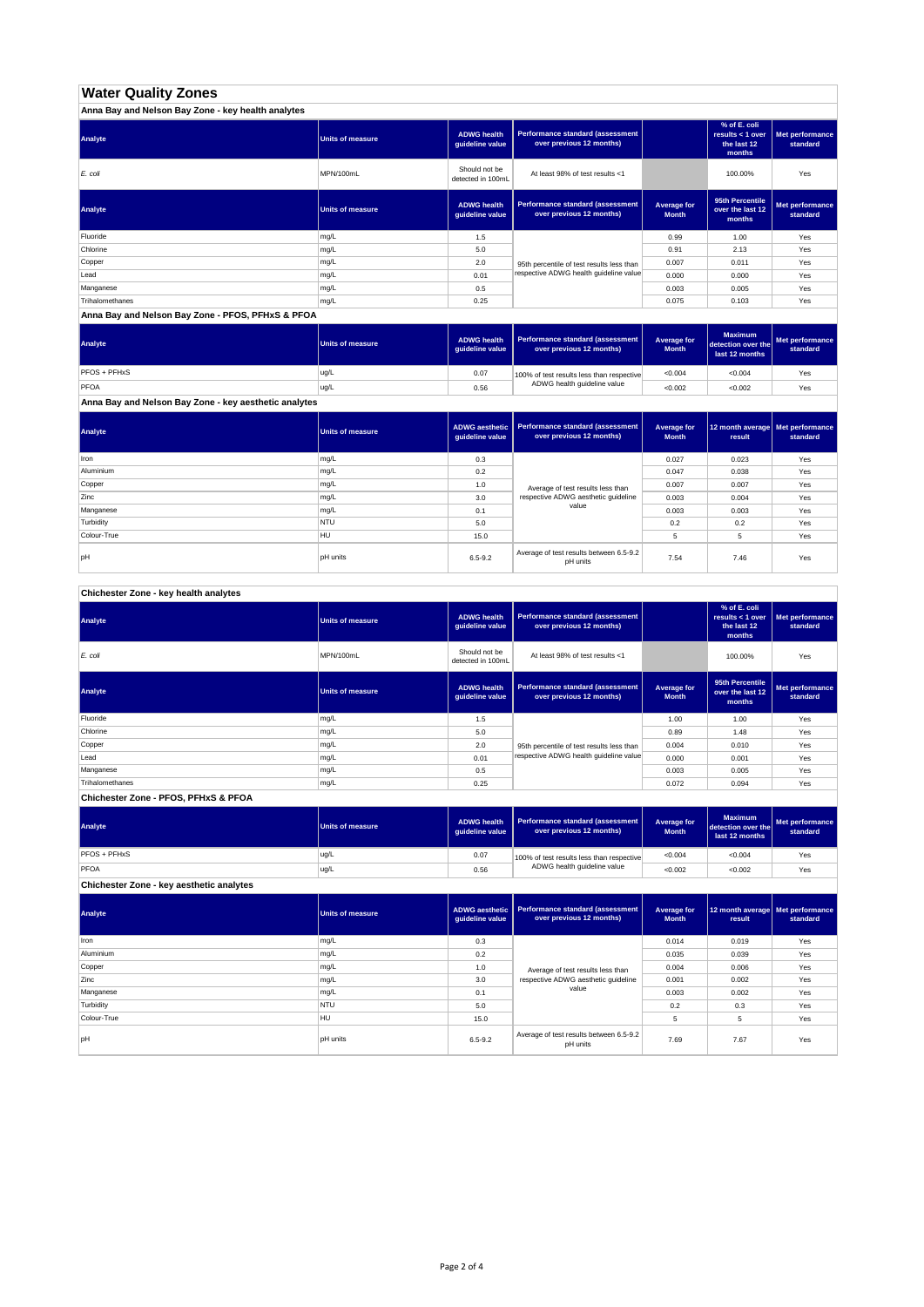| Grahamstown Zone - key health analytes |                         |                                       |                                                              |                             |                                                           |                             |
|----------------------------------------|-------------------------|---------------------------------------|--------------------------------------------------------------|-----------------------------|-----------------------------------------------------------|-----------------------------|
| Analyte                                | <b>Units of measure</b> | <b>ADWG health</b><br>guideline value | Performance standard (assessment<br>over previous 12 months) |                             | % of E. coli<br>results < 1 over<br>the last 12<br>months | Met performance<br>standard |
| E. coli                                | MPN/100mL               | Should not be<br>detected in 100mL    | At least 98% of test results <1                              |                             | 99.90%                                                    | Yes                         |
| Analyte                                | <b>Units of measure</b> | <b>ADWG health</b><br>quideline value | Performance standard (assessment<br>over previous 12 months) | Average for<br><b>Month</b> | 95th Percentile<br>over the last 12<br>months             | Met performance<br>standard |
| Fluoride                               | mg/L                    | 1.5                                   |                                                              | 1.01                        | 1.00                                                      | Yes                         |
| Chlorine                               | mg/L                    | 5.0                                   |                                                              | 0.91                        | 1.43                                                      | Yes                         |
| Copper                                 | mg/L                    | 2.0                                   | 95th percentile of test results less than                    | 0.005                       | 0.015                                                     | Yes                         |
| Lead                                   | mg/L                    | 0.01                                  | respective ADWG health guideline value                       | 0.001                       | 0.001                                                     | Yes                         |
| Manganese                              | mg/L                    | 0.5                                   |                                                              | 0.005                       | 0.006                                                     | Yes                         |
| Trihalomethanes                        | mg/L                    | 0.25                                  |                                                              | 0.111                       | 0.177                                                     | Yes                         |
| Grahamstown Zone - PFOS, PFHxS & PFOA  |                         |                                       |                                                              |                             |                                                           |                             |

**ADWG health guideline value Average for Month Maximum detection over the last 12 months Met performance standard** 0.07 100% of test results less than respective  $\sim 0.004$   $\sim 0.004$  Yes 0.56 <0.002 <0.002 Yes PFOS + PFHxS ug/L PFOA ug/L 100% of test results less than respective ADWG health guideline value **Analyte Performance standard (assessment <b>Performance standard (assessment Performance standard (assessment Performance standard (assessment Performance standard (assessment** 

**Grahamstown Zone - key aesthetic analytes**

| Analyte     | <b>Units of measure</b> | guideline value | ADWG aesthetic   Performance standard (assessment  <br>over previous 12 months) | Average for<br><b>Month</b> | 12 month average   Met performance<br>result | standard |
|-------------|-------------------------|-----------------|---------------------------------------------------------------------------------|-----------------------------|----------------------------------------------|----------|
| Iron        | mg/L                    | 0.3             |                                                                                 | 0.022                       | 0.021                                        | Yes      |
| Aluminium   | mg/L                    | 0.2             |                                                                                 | 0.051                       | 0.047                                        | Yes      |
| Copper      | mg/L                    | 1.0             | Average of test results less than                                               | 0.005                       | 0.005                                        | Yes      |
| Zinc        | mg/L                    | 3.0             | respective ADWG aesthetic guideline                                             | 0.004                       | 0.004                                        | Yes      |
| Manganese   | mg/L                    | 0.1             | value                                                                           | 0.005                       | 0.002                                        | Yes      |
| Turbidity   | <b>NTU</b>              | 5.0             |                                                                                 | 0.3                         | 0.3                                          | Yes      |
| Colour-True | HU                      | 15.0            |                                                                                 | 5                           | 5                                            | Yes      |
| pH          | <b>pH</b> units         | $6.5 - 9.2$     | Average of test results between 6.5-9.2<br>pH units                             | 7.59                        | 7.53                                         | Yes      |

#### **ADWG health guideline value % of E. coli results < 1 over the last 12 months Met performance standard** Should not be<br>detected in 100ml detected in 100mL 100.00% Yes *E. coli* MPN/100mL At least 98% of test results <1 **ADWG health guideline value Average for Month 95th Percentile over the last 12 months Met performance standard** mg/L 95.0 percentile of test results less than percentile of test respective ADWG health guideline value of the metalline of the metalline value of the metalline value of the metalline value of the metalline value of the m **ADWG health guideline value Average for Month # Maximum detection over the last 12 months Met performance standard** 0.07 100% of test results less than respective  $\sim 0.004$   $\sim 0.004$  Yes 0.56 <0.002 <0.002 Yes **ADWG aesthetic guideline value Average for Month 12 month average result Met performance standard** 5.0 0.3 0.2 Yes Average of test results less than respective ADWG aesthetic guideline pH units 6.5-9.2 Average of test results between 6.5-9.2 7.92 8.02 Yes<br>Average of test results between 6.5-9.2 7.92 8.02 Yes **Gresford Zone - key aesthetic analytes Analyte Performance standard (assessment Performance standard (assessment Performance standard (assessment Performance standard (assessment performance standard (assessment**) **Turbidity** NTU value **PFOS + PFHxS** ug/L PFOA ug/L 100% of test results less than respective ADWG health guideline value **Gresford Zone - PFOS, PFHxS & PFOA Analyte Performance standard (assessment <b>Performance standard (assessment Performance standard (assessment Performance standard (assessment performance standard (assessment Analyte Performance standard (assessment <b>Performance standard (assessment Performance standard (assessment Performance standard (assessment Performance standard (assessment Gresford Zone - key health analytes Analyte Performance standard (assessment Performance standard (assessment Performance standard (assessment Performance standard (assessment performance standard (assessment**